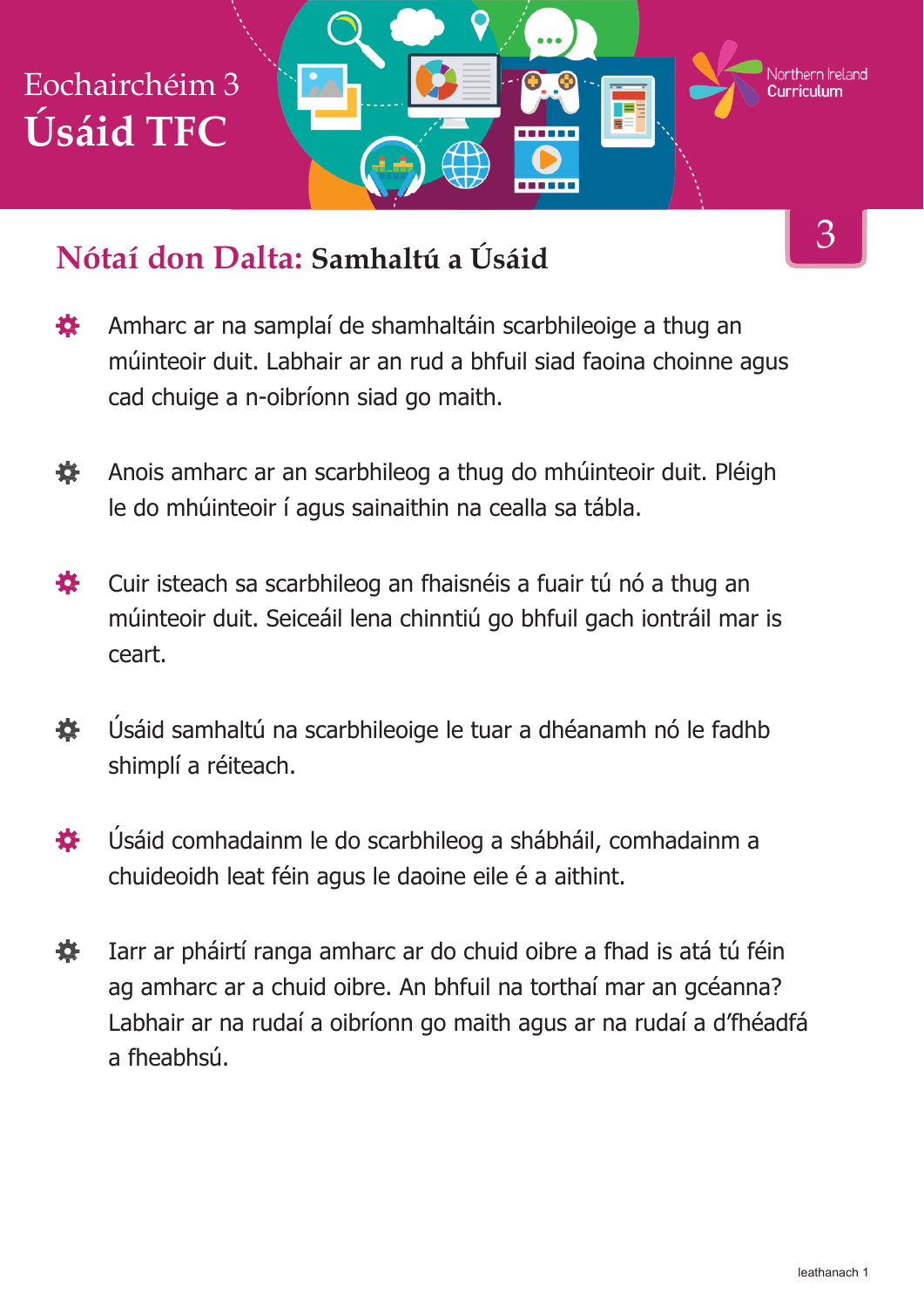

### **Nótaí don Dalta: Samhaltú a Úsáid**

- 4
- 寮 Amharc ar na samplaí de shamhaltáin scairbhileoige a thug an múinteoir duit. Labhair faoi cé a bhainfeadh úsáid as gach scarbhileog agus faoin fháth a mbeadh sí úsáideach.
- 養 Anois amharc ar an chás a thug do mhúinteoir duit. Pléigh le do mhúinteoir é agus sainaithin na cealla a bheas de dhíth ort don tsamhaltán scarbhileoige.
- 娄 Déan bileog bhailiú sonraí a dhearadh agus bailigh nó comhordaigh an fhaisnéis don scarbhileog agat.
- 養 Cruthaigh an scarbhileog, agus iarr cuidiú ar an mhúinteoir má tá cuidiú de dhíth ort.
- 養 Cuir isteach an fhaisnéis a bhailigh tú agus seiceáil go bhfuil gach iontráil mar is ceart.
- 娄 Úsáid an samhaltán scarbhileoige le tuar a dhéanamh nó leis an fhadhb shimplí a thug an múinteoir duit a réiteach.
- Úsáid comhadainmneacha le do scarbhileog agus graif ar bith a 娄 shábháil, comhadainmneacha a chuideoidh leat féin agus le daoine eile é a aithint.
- 養 Iarr ar pháirtí ranga amharc ar do shamhaltán scarbhileoige. Labhair ar na rudaí a oibríonn go maith agus ar na rudaí a d'fhéadfá a fheabhsú.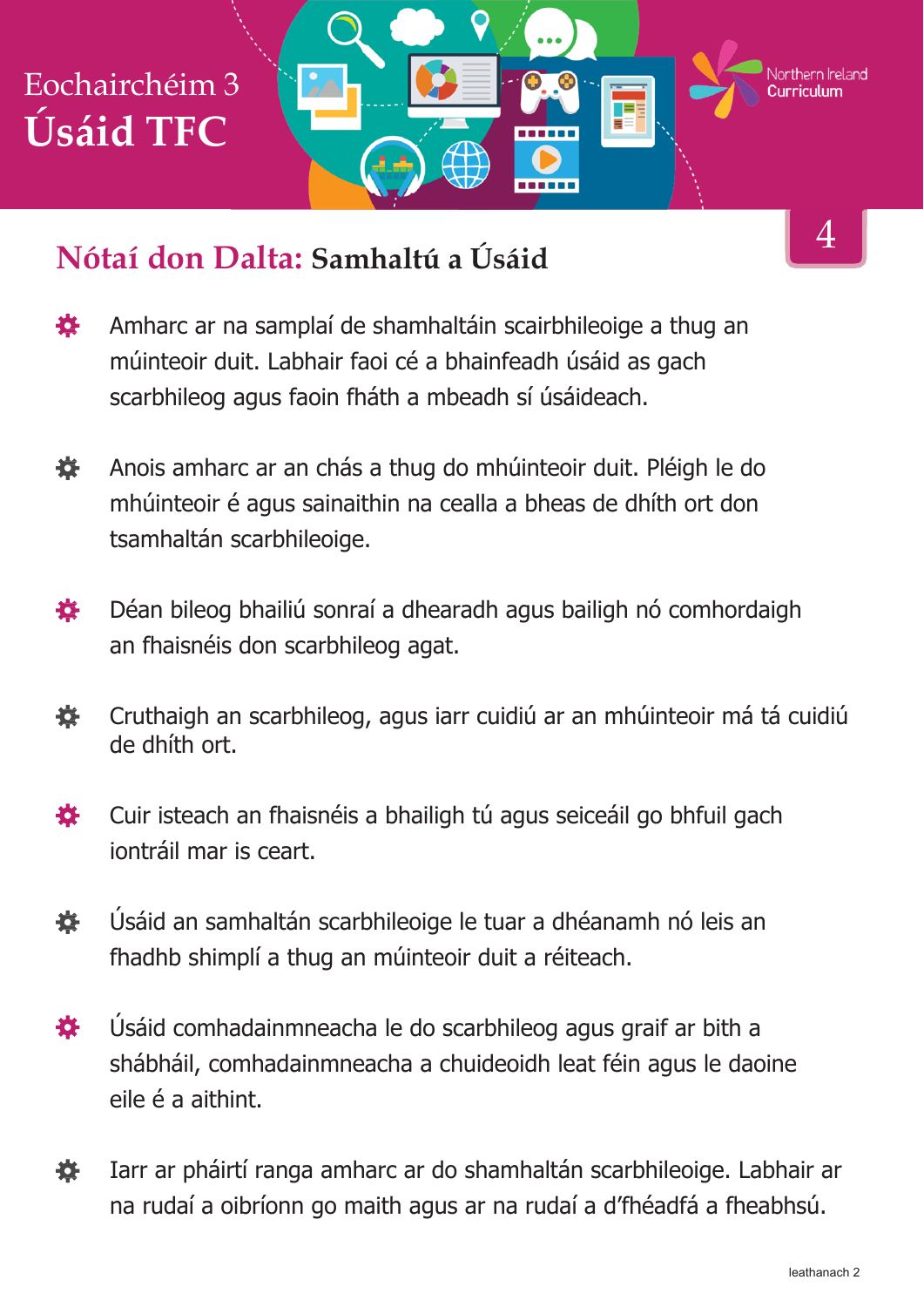# Eochairchéim 3 **Úsáid TFC**

#### **Nótaí don Dalta: Samhaltú a Úsáid**

登 Faigh samplaí de scarbhileoga agus déan athbhreithniú orthu. Sainaithin na príomhthréithe a dhéanann éifeachtach iad. Déan nóta den taighde seo i do dhialann tionscadail.

------

- Anois amharc ar an chás a thug do mhúinteoir duit. Cruthaigh plean do do shamhaltán 養 scarbhileoige trí smaoineamh ar na daoine a bhfuil an scarbhileog dírithe orthu agus faoin fhaisnéis atá de dhíth orthu. Úsáid teanga chuí a bhaineann le scarbhileog le tacú le do chuid pleanála.
- Smaoinigh ar an lucht éisteachta agus ar an chuspóir i rith an ama nuair atá tú ag pleanáil 娄 do chuid oibre agus ag déanamh eagarthóireachta air
- Bunaithe ar do phlean, déan samhaltán scarbhileoige a dhearadh atá fóirsteanach leis an 養 fhaisnéis atá de dhíth a thaifeadadh. Bailigh nó comhordaigh an fhaisnéis don bhunachar sonraí agat.
- Cuir isteach an fhaisnéis atá bailithe nó comhordaithe agat agus seiceáil go bhfuil gach 娄 iontráil mar is ceart. Leag amach aon ghraif a sainaithníodh i do phlean.
- 娄 Úsáid do shamhaltán scarbhileoige le tuar a dhéanamh nó leis an fhadhb shimplí a thug an múinteoir duit a réiteach.
- Le páirtí ranga, tástáil an scarbhileog agat. Úsáid aiseolas ón tástáil sin le hathruithe ar 養 bith a dhéanamh, más gá.
- Sábháil do chuid oibre de réir mar a bhíonn tú ag dul ar aghaidh léi, ag úsáid 娄 comhadainmneacha ábhartha.
- Déan tagairt siar do do chuid nótaí taighde i do dhialann tionscadail. Déan nóta de dhá 娄 phríomhghné ar a laghad a fhágann go bhfuil do scarbhileog éifeachtach don lucht éisteachta agus don chuspóir dá ndearnadh é.
- Smaoinigh ar na gnéithe agus ar na tréithe i do scarbhileog a gcuirfeá feabhas orthu dá 養 mbeifeá ag dearadh an táirge arís. Déan nóta den taighde seo i do dhialann tionscadail.

5

Northern **Ir**eland